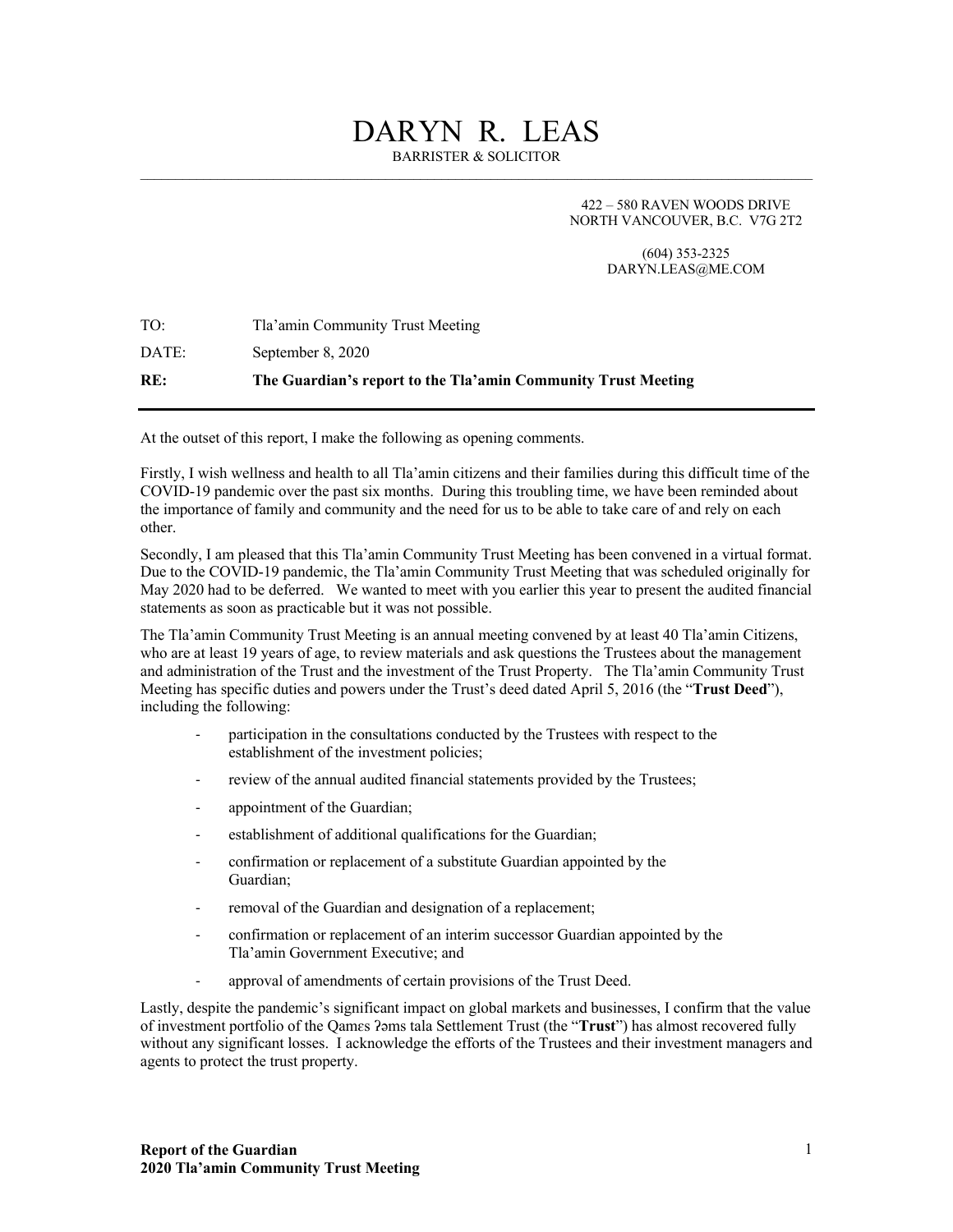### **1. What is the Trust?**

The Tla'amin Nation established the Trust in accordance with the Trust Deed between the Tla'amin Government, the Trustees and the Guardian to manage and administer certain monies provided under the *Tla'amin Final Agreement*. It is not a legal entity, such as a corporation or society. It is a fiduciary legal relationship where one party transfers property to another party to be managed for the benefit of a third party.

The Trust's purpose is to provide for the management, investment and disbursement of the trust property – that is, the monies contributed to the Trust – for both the long and short-term benefit of the Tla'amin Nation and Tla'amin citizens. See section 4.1 of the Trust Deed. This means that the trust property is not managed by Tla'amin Government, but by the Trustees who have a legal responsibility to ensure that the management of the trust property is consistent with the terms of the Trust Deed.

Under the Trust Deed, there must be at least three Trustees and a majority of the Trustees must be Tla'amin citizens. The four-year terms of the Trustees are staggered to ensure that the Trustees' terms do not end on the same date and that experienced Trustees are in office at all times. The following are the current Trustees: Kristi Thiele, Alisha Point, Ann Paul and Alex Hugenschmidt and Beth Harry. At present, there is a vacancy in the Youth Trustee position.

The Guardian may appoint a Tla'amin Citizen who is between the ages of 19 to 25 years as Youth Trustee for a term of one year. The Youth Trustee may be re-appointed by the Guardian for successive terms.

### **2. Why was the Trust established?**

Section 87 of the *Constitution of the Tla'amin Nation* (the "**Constitution**") directs the Tla'amin Government to establish one or more settlement trusts to preserve and protect the Tla'amin capital transfer provided pursuant to the *Tla'amin Final Agreement* and the amounts received under the Resource Revenue Sharing Chapter of the *Tla'amin Final Agreement* and the income derived from the investment of those monies.

As part of the *Tla'amin Final Agreement*, the Tla'amin entered into the *Tla'amin Tax Treatment Agreement* with the federal and provincial governments. Under section 9(1) of the *Tla'amin Tax Treatment Agreement*, the Minister of National Revenue may designate a trust as a "Tla'amin Settlement Trust." This designation of a trust as Tla'amin Settlement Trust will provide significant tax benefits to the earnings and income generated by the trust property.

In addition to the above-noted tax benefit, there are other reasons to establish a trust to manage and administer monies, including the following.

- 2.1 The Trust provides **accountability and transparency** with respect to the management and administration of the trust property. The Trustees have specific legal duties to manage the trust property in a transparent and accountable manner in accordance with the Indenture.
- 2.2 As Trustees, Tla'amin citizens are responsible for the management of the trust property and the administration of the Trust. This ensures that there is **community involvement** in the management of the financial compensation provided under the *Tla'amin Final Agreement*.
- 2.3 Since the Trust is separate and independent from the Tla'amin Nation, the Trustees manage the trust property **without any political interference**.
- 2.4 The financial compensation assets transferred to the Trust are **protected from any liabilities or debts** of the Tla'amin Nation and its corporations and businesses.

Only monies payable to the Tla'amin Nation under "Chapter 18 - Capital Transfer and Negotiation Loan Repayment" and "Chapter 19 - Resource Revenue Sharing" of the *Tla'amin Final Agreement* may be contributed to the Trust. See section 9(1)(f) of the *Tla'amin Tax Treatment Agreement*. If other monies are transferred to the Trust, the Trust may no longer qualify as a Tla'amin Settlement Trust within the meaning of the *Tla'amin Tax Treatment Agreement*.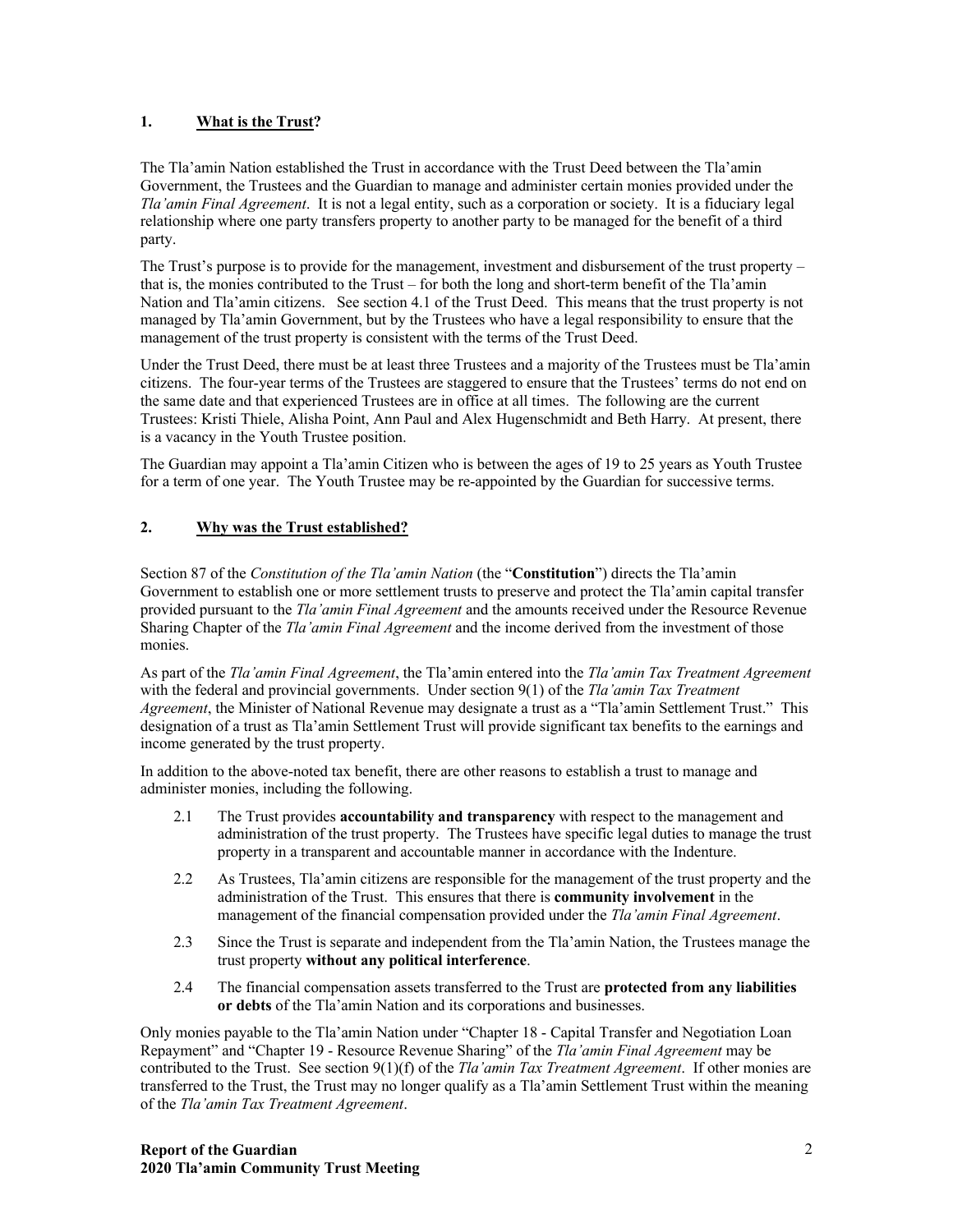#### **3. Role of the Guardian**

I was appointed as the initial Guardian under the Trust Deed in 2016 for a six-year term. The Tla'amin Community Trust Meeting appoints the Guardian for a term of six years.

The Guardian has a general role to oversee and supervise the management and administration of the Trust. While the Guardian may work closely with the Trustees from time to time, the Guardian is not a Trustee and operates independently from the Trustees.

The Guardian is responsible to ensure that: (a) the trustees are taking prudent steps to manage and administer the Trust in the best interests of the Tla'amin Nation and Tla'amin citizens; and (b) the Trust is managed in accordance with the Trust Deed. This means that the Guardian must ensure that the Trustees are carrying out their responsibilities under the Trust Deed in a competent and professional manner.

The Guardian has specific powers and responsibilities set out in the Trust Deed, including the following.

- approval of loan prepayment (section  $4.2(1)$ );
- approval of disbursements (subsections  $7.1(c)$  and  $(d)$ );
- approval of Trustee honoraria (section 9.4);
- approval of investment policies (section 10.2);
- approval of administrative amendments of the Trust Deed (section 20.3);
- appointing, replacing and removing Trustees of this Trust and powers related thereto (Part 16);
- approving substantive variations of this Trust Deed (section 20.1); and
- providing written notice for the Tla'amin Community Trust Meeting (section 17.1).

The Trust Deed directs the Guardian to attend all meetings of the Trustees and the Tla'amin Community Trust Meetings. However, the Guardian does not have any voting rights at those meetings.

The Tla'amin Community Trust Meeting can remove the Guardian at any time if he or she is convicted of an indictable offence or any offence involving property held by him or her as a trustee or fiduciary or is bankrupt. Five years after the establishment of the Trust, the Guardian may be removed from office by a resolution of two-thirds of the Tla'amin citizens attending the Tla'amin Community Trust Meeting and appoint another person as the Guardian who meets the qualification set out in the Trust Deed.

The Guardian may resign by giving 90 days' written notice to the Trustees.

## **4. Activities**

I have no concerns with respect to the performance of the Trustees or the management and administration of the Trust over the past year. In my view, the Trustees have acted prudently and reasonably in accordance with the Trust Deed and in the best interests of the Tla'amin Nation and Tla'amin citizens.

I draw your attention to the following matters.

4.1 **Investments.** The Trust's investments in 2019 exceeded the benchmark indexes. However, global markets had deep and swift declines in the first quarter of 2020 as a result of the COVID-19 pandemic. In response, governments around the world took aggressive action to support individuals and companies by increasing spending and lowering interest rates and, as a result, global stocks and commodities rallied strongly. As discussed below, the value of the Trust's investments have almost recovered completely from the COVID-19 impacts. However, it is likely that global markets will continue to be choppy and volatile as the global economy grows, as expected, in 2021.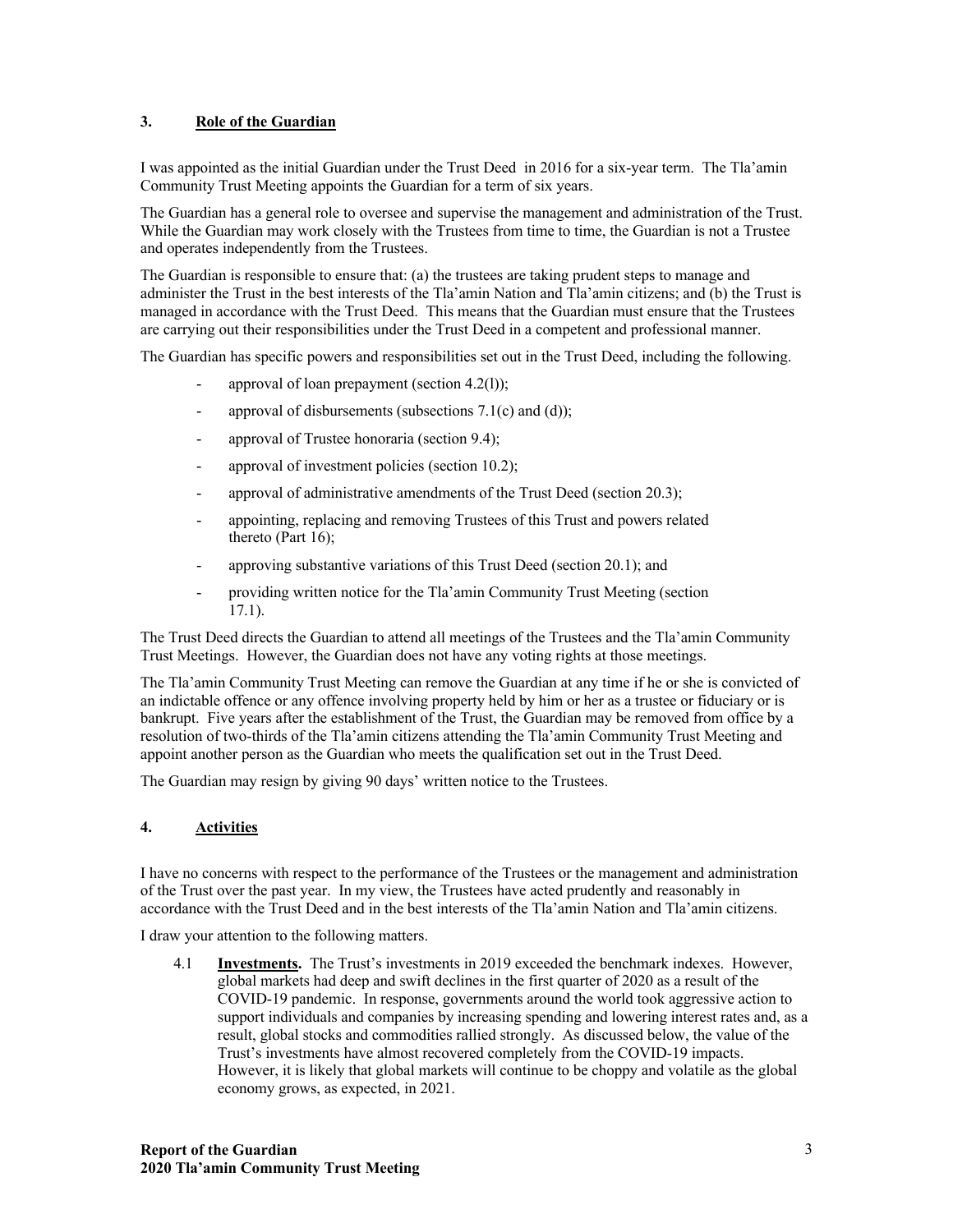As of July 31, 2020, the total value of the Trust is: \$27.471 million. The Trust is comprised of two segregated or separate accounts: the Capital Transfer Fund and the Economic Development Fund.

The Capital Transfer Fund consists of the capital transfer and resource revenue sharing payments under the *Tla'amin Final Agreement*. Under the *Tla'amin Final Agreement*, Canada agreed to provide ten annual capital transfer payments to the Tla'amin Nation and, at this time, five of these annual payments remain outstanding that have a total value of more than \$18 million. The Province and Canada also agreed to provide an annual resource revenue sharing payment of approximately \$662,582 (2010\$) to the Tla'amin Nation until 2066.

As of July 31, 2020, the Capital Transfer Fund had a value of \$20.229 million and a one-year investment return of 1.82 percent. This is a disappointing return since the oneyear benchmark index was 8.38. percent. However, the annual return as December 31, 2019, was 15.15 percent which slightly exceeded the benchmark index.

The Economic Development Fund consists of the \$6.942 million provided to the Tla'amin Nation under the *Tla'amin Final Agreement*. No further monies will be transferred to the Economic Development Fund.

The value of the Economic Development Fund is \$7.242 million and had a one-year return of 3.67 percent as of July 31, 2020. Similar to the Capital Transfer Fund, the one-year return for Economic Development Fund falls short of the benchmark index. However, I note that the returns for the Economic Development Fund for 2019 and 2018 exceeded the benchmark. The return of 9.06 percent for 2019 was impressive.

Addenda Capital was retained by the Trustees in 2017 to manage the investment of the trust property in accordance with the investment policies.

The Trustees retained PBI Actuarial Consultants Ltd. ("**PBI**") as the financial advisor to provide technical advice and professional services, including independent advice and assessment of Addenda Capital's investment performance with respect to the trust property. Taking into account any comments from PBI, the Trustees monitor the investment returns of the trust property and ensure that the objectives of the investment policies are being realized.

4.2 **Economic Development Fund**. As noted above, the Trust Deed directs the Trustees to also hold the Economic Development Fund provided under the *Tla'amin Final Agreement* in an investment fund separate from the other monies contributed to the Trust. Its funds are intended to be disbursed to pursue economic development opportunities and grow the economic base of the Tla'amin Nation.

The Trustees have established a process for the Tla'amin Nation and Tla'amin citizens to make applications to the Trustees for a grant from the Economic Development Fund to start or grow an existing business or create projects and services that benefit the Tla'amin Nation. A Tla'amin citizen must be in good standing with the Tla'amin Nation to make an application.

If you wish to learn more about the Economic Development Fund and its application process, please do not hesitate to contact a Trustee.

4.3 **Training and professional development**. To qualify as a Trustee, the Trust Deed requires that persons must satisfactorily complete an accredited community trustee training program or similar training or undertake to complete such training within a reasonable period of time of his or her appointment as a Trustee.

Whether a Tla'amin citizen is willing to be a Trustee, I encourage interested Tla'amin citizens to participate in such training since it is important for them to gain a greater understanding of the Trust and the roles of the Trustees and the Guardian. If a Tla'amin citizen is interested to undertake such trustee training, please contact me or a Trustee.